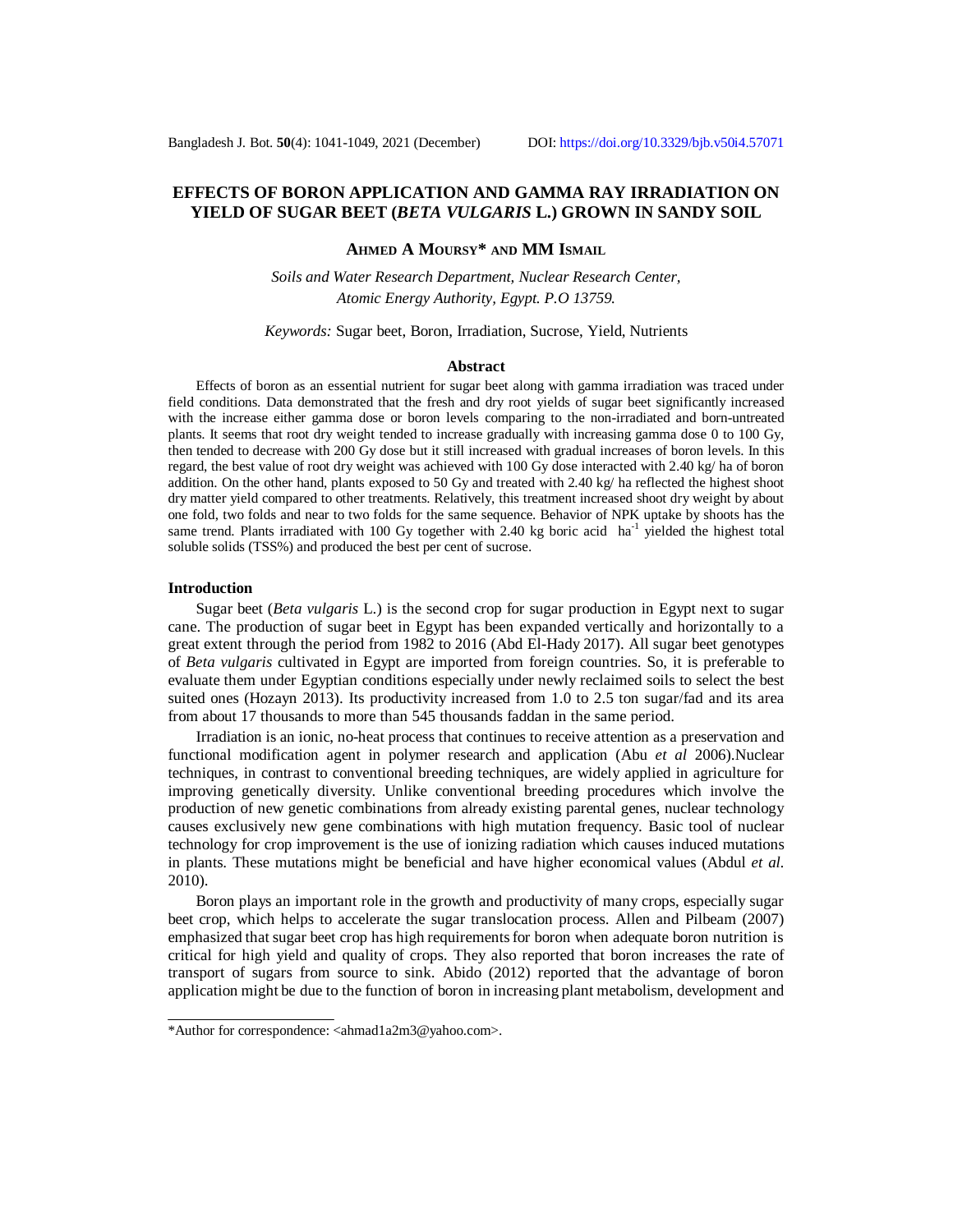growth. El-Geddawy and Makhlouf (2015) found that there was a significant positive increase in root diameter and root length of sugar beet due to the gradual increase in the spraying concentration of boron from 105 to 210 mg/l. In addition, as reviewed by Abid *et al.* (2019), boron is considered as one of the seven essential micronutrients required for the normal growth of most of the cereal, fruit and vegetable crops. It also influences cell development and elongation (Bennett 1993). Boron affects carbohydrates metabolism and plays a role in amino acid formation and synthesis of proteins (Tisdale *et al.* 1985). Deficiency of boron can also cause reduction in crop yield and inferior crop quality. Therefore, the present study aimed to investigate the productivity and quality of sugar beet yield and its contents of total soluble solids (T.SS %) as well as sucrose % , influenced by the applications of gamma ray doses as well as various boron fertilizer levels and their interaction on fresh and dry root yield of sugar beet.

#### **Materials and Methods**

An open field experiment was carried out at the farm of Soil and Water Research Dept., Nuclear Research Center, Atomic Energy Authority, Inshas, Egypt. Site is located 35 km to the north of Cairo capital with 30° 24` N latitude, 31° 35` E longitude, while the altitude is 20 m above the sea level. The experimental soil was classified as sandy textured soil. Sugar beet was sown on 31 October during the winter season of 2017. Surface soil sample (0 -15 cm) was collected before sowing and prepared for some physical and chemical analyses (Table 1).

| Mechanical analysis (%) |                          |     |                                      |                 |                  | Soluble mmol/l (in saturation extract) |                        |      |      |                                     |      |          |  |  |
|-------------------------|--------------------------|-----|--------------------------------------|-----------------|------------------|----------------------------------------|------------------------|------|------|-------------------------------------|------|----------|--|--|
|                         |                          |     |                                      |                 |                  | Cations                                |                        |      |      | Anions                              |      |          |  |  |
| Coarse<br>sand          | Fine<br>sand             |     | Silt Clay                            | Soil<br>texture | $Ca^{2+}$        | $Mg^{2+}$                              |                        |      |      | $Na^+$ $K^+$ $CO_3^2$ $HCO_3^ Cl^-$ |      | $SO_4^2$ |  |  |
| 64.1                    | 24.4                     | 8.8 | 2.7                                  | Sand            | 15.20            | 4.60                                   | 2.17                   | 0.83 | 0.00 | 3.40                                | 6.50 | 12.90    |  |  |
| Mechanical analysis (%) |                          |     |                                      |                 |                  | Available nutrients $(mg/kg)$          |                        |      |      |                                     |      |          |  |  |
| pH 1:25                 | Organic<br>matter $(\%)$ |     | EC dS/m<br>HCO <sub>3</sub> %<br>1:5 |                 | $N$ (KCl<br>1:5) |                                        | P(NaHCO <sub>3</sub> ) |      |      | $K(NH_4$ -acetate)                  |      |          |  |  |
| 8                       | 0.03                     |     | 1.90                                 | 0.28            |                  | 5                                      |                        |      |      |                                     | 0.2  |          |  |  |

**Table 1. Some physical and chemical properties of the experimental Sandy soil.**

Sugar beet (*Beta vulgaris*) was provided by the Field Sugar Research Institute, Agricultural Research Center, Giza, Egypt. A batch of dry seeds were exposed to different doses of gamma irradiation (0, 50,100 and 200 Gy), using gamma rays generated from the Cobalt- 60 source in the Irradiation Laboratory at Cyclotron Department, Nuclear Research Center, Atomic Energy Authority ,Egypt. The experiment (two factors) was laid out in randomized complete block design with three replicates in plots with area  $(1.5 \times 18 \text{ m}^2 \text{ each one})$ . Each plot having 3 rows, 50 cm row to row distance, Plots treated with Gamma rays 0, 50 , 100 and 200 Gy and boron (as boric acid fertilization) with 0, 1.20 and 2.40 kg/ha were applied. Soil was supplemented with nitrogen fertilizer at rate 192 kg N/ha in the form of labeled ammonium sulphate (21% N) enriched with  $2\%$  <sup>15</sup>N atom excess and splitted into three equal doses, the 1<sup>st</sup> one was applied after 30 days from sowing and the other two splits were later applied with two weeks interval for each split. Potassium sulphate at rate 50 kg as  $K<sub>2</sub>OS$  was added two times in conjunction with the first and second splits of N fertilizer. Calcium super phosphate (15.5%) was applied at 480 kg  $P_2O_5$ /ha during soil preparation.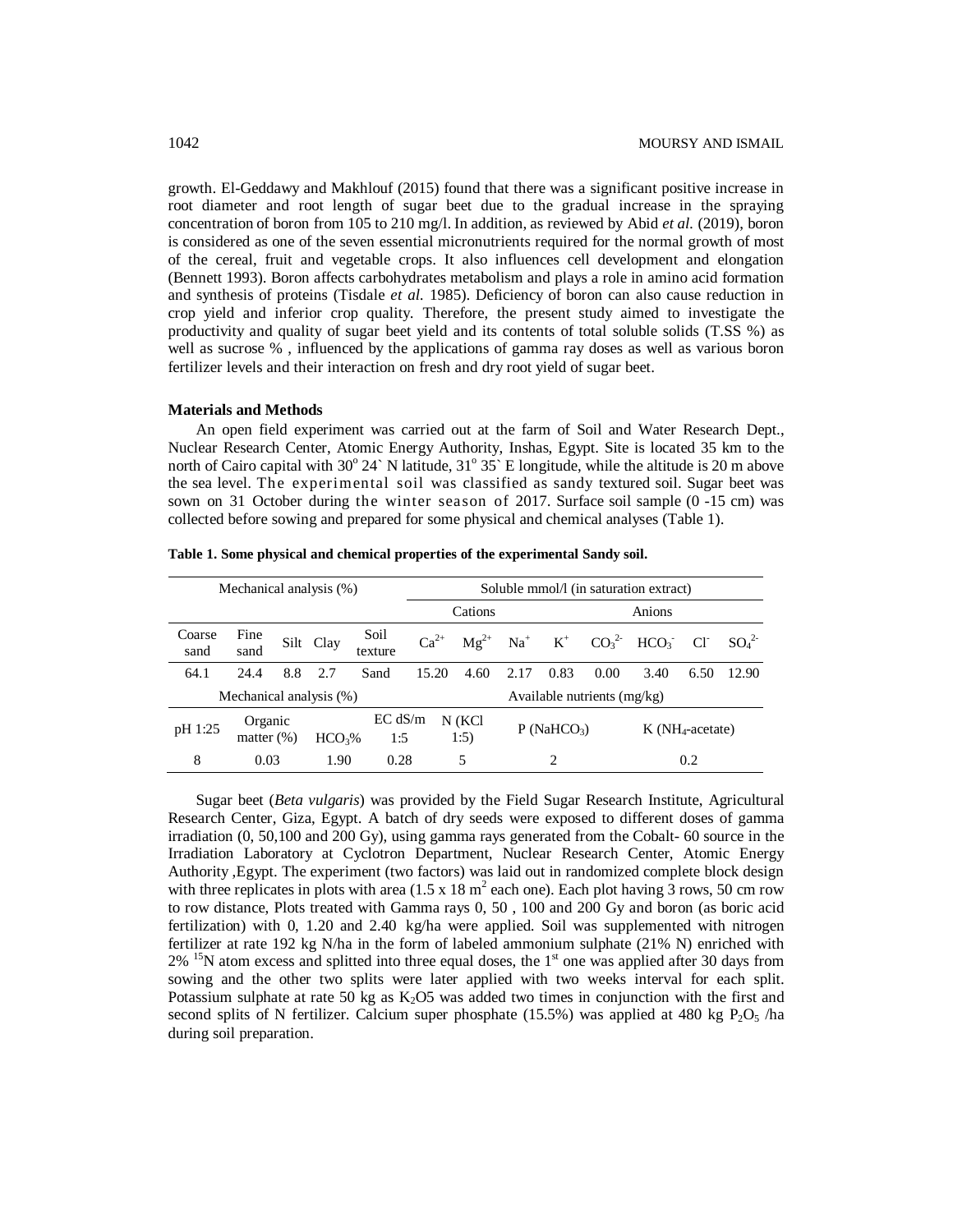Chemical and physical analysis of tested soil samples was carried out according to (Page et al. 1982) and (Cottonie *et al.* 1982). Plant analysis for macro-elements, NPK was carried out according to Estefan et al. (2013). Sucrose (%) was determined using Sacharimeter apparatus according to the method described by Le-Docte (1927), also total soluble solids (TSS%) by using Hand Refractometer. The obtained results were subjected to ANNOVA analysis following SAS software program (1982) and the least significant difference was estimated at  $p \le 0.05$ .

### **Results and Discussion**

Both of gamma ray doses and boric acid levels created a positive significant effect on fresh and dry root yields of sugar beet (Table 2). In case of irradiated seeds, fresh and dry root yield significantly ( $p > 0.05$ ) increased due to the interaction between boric acid levels and gamma ray doses. Mean values of fresh weight of roots as affected by gamma ray were 25.557, 34.683, 39.740 and 32.203 ton/ha in the plot received non-irradiation, 50, 100 and 200 Gy, respectively were recorded. Relatively, 100 Gy dose resulted in an increase of fresh weight by about 14.58% over the non-irradiation treatment. Individual application of boric acid at the rate of 2.40 kg/ ha resulted in the highest values of fresh and dry root yield accounting for 33.50 and 11.17 ton/ ha, respectively. Those received 1.20 kg boric acid/ ha came ranked to the next. In this respect, the highest values mentioned above relatively increased by about 63 and 10 % over the untreated control (boron 0) for rates 2.40 and 1.20 kg boric acid/ ha, respectively. This was true with either fresh or dry weight values. Concerning the interaction effect, the highest values of fresh and dry root yields were 41.67 ton/ha and 23.89 ton/ha , respectively. In the plot which received 2.40 kg boric acid/ha+ 100 Gy gamma rays, relatively increased by about 103.00 and 249.62% over the untreated control, respectively. Makhlouf and Khalil (2017) attributed the positive effect of boron to its role in root cell elongation**.** They also observed variations in effective root length between the treatments *i.e.* untreated control, Boric acid and Borax. On line, they cleared that in the control treatment the lowest values of root diameter (14.5 cm) and root fresh weight (1076  $g$  /plant) were recorded. Similarly, significant positive increase in root diameter and root length due to the gradual increase in the spraying concentration of boron from 105 to 210 mg/ l was detected earlier (El-Geddawy and Makhlouf 2015) who found that spraying sugar beet foliage by 210 mg  $1<sup>-1</sup>$ produced the highest averages of root thickness. Abido (2012) reported that the relative advantage of boron element on root thickness might be due to the distinct role on photosynthates translocation process. Gobarah and Mekki (2005) also found that boron application to sugar beet significantly increased root yield and its components as well as sugar yield.

Some studies explained the synergistic effect of gamma rays on plant growth and development by inducing cytological, biochemical, physiological and morphological changes in cells and tissues via producing free radicals in cells (Kim et al. 2004; Wi et al. 2005). The higher doses of gamma radiation were reported to be inhibitory (Radhadevi and Nayar, 1996; Kumari and Singh, 1996), whereas lower doses may be stimulatory. Low doses of gamma rays have been reported to increase cell proliferation, germination, cell growth, enzyme activity, stress resistance, and crop yields (Baek *et al.* 2005, Kim *et al*. 2005). In newly reclaimed sandy soil under drip irrigation system, application of boron in different forms and levels induced the highest values of root yield (34.63 ton/fad), top yield (7.773 ton/fad) in comparison to the untreated control. In the same time, significant variation between boron forms was detected. In addition, high levels of boron resulted in the highest values of sugar beet yield (Abd El-Hady 2017). Similarly, in Sand soil, Vincent (2010) declared that three different boron fertilizer levels increased average root weights, root yield, and per cent sugar content of roots. In fact, the boron treatments were so successful that larger root size and yield were easily seen at harvest.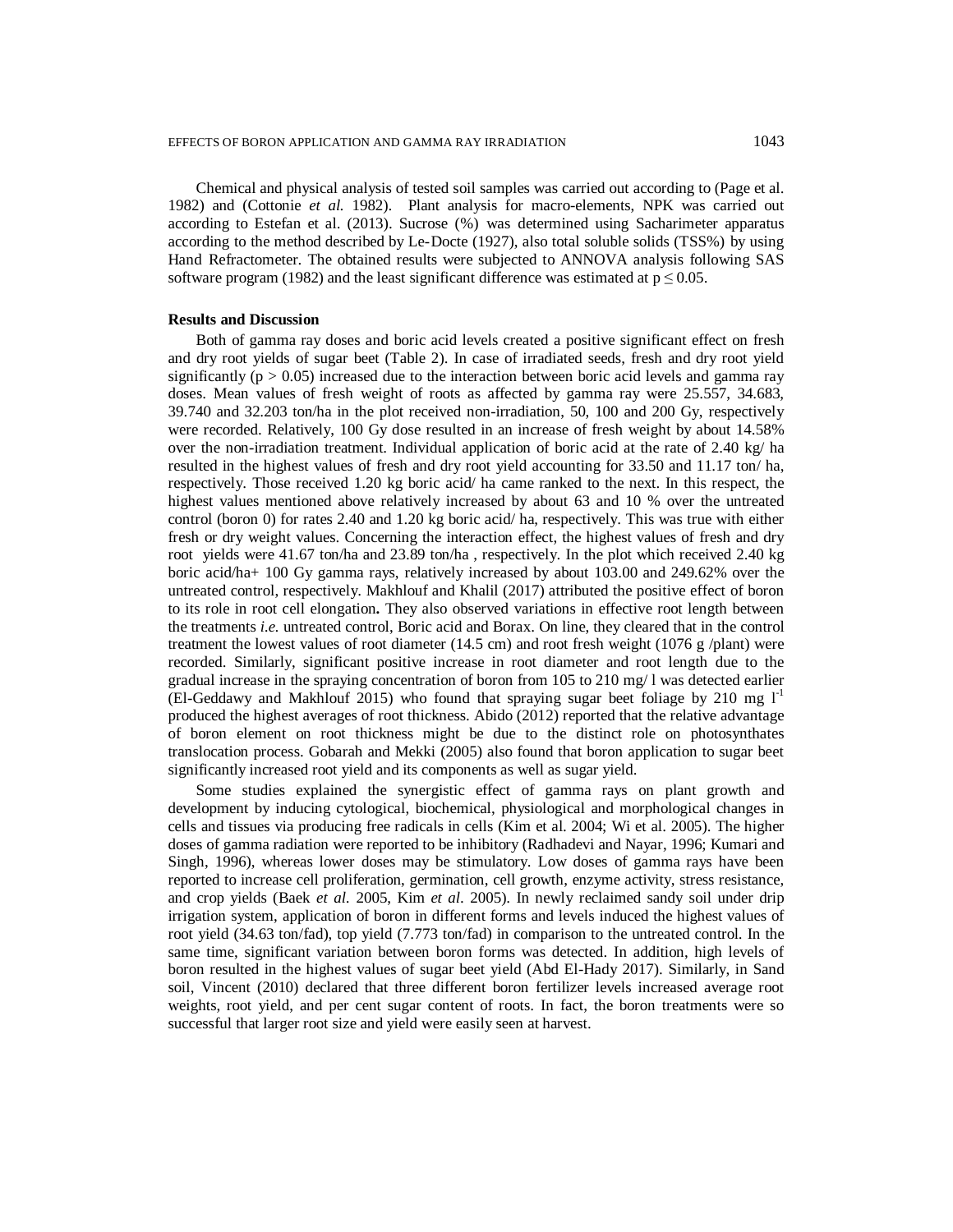|                      | Roots (ton/ha) |                           |            |        |                   |                           |        |        |  |  |  |  |  |
|----------------------|----------------|---------------------------|------------|--------|-------------------|---------------------------|--------|--------|--|--|--|--|--|
| Gamma<br>irradiation |                |                           | Dry weight |        | Fresh weight (FW) |                           |        |        |  |  |  |  |  |
|                      |                | Boric acid levels (kg/ha) |            |        |                   | Boric acid levels (kg/ha) |        |        |  |  |  |  |  |
| Gy(R)                | $\Omega$       | 1.200                     | 2.400      | Mean   | $\theta$          | 1.200                     | 2.400  | Mean   |  |  |  |  |  |
| R <sub>0</sub>       | 6.833          | 7.557                     | 11.167     | 8.519  | 20.500            | 22.670                    | 33.500 | 25.557 |  |  |  |  |  |
| R <sub>50</sub>      | 18.407         | 19.000                    | 21.943     | 19.783 | 31.220            | 35.000                    | 37.830 | 34.683 |  |  |  |  |  |
| R <sub>100</sub>     | 22.590         | 23.260                    | 23.890     | 23.247 | 37.770            | 39.780                    | 41.670 | 39.740 |  |  |  |  |  |
| R <sub>200</sub>     | 16.777         | 17.833                    | 17.593     | 17.401 | 30.330            | 33.500                    | 32.780 | 32.203 |  |  |  |  |  |
| Mean                 | 16.152         | 16.913                    | 18.648     |        | 29.955            | 32.738                    | 36.445 |        |  |  |  |  |  |
|                      |                |                           | DW         |        | <b>FW</b>         |                           |        |        |  |  |  |  |  |
| LSD $0.05$           | Gamma dose (A) |                           | 0.949      |        | 1.886             |                           |        |        |  |  |  |  |  |
|                      | Boron (B)      |                           | 0.571      |        | 0.543             |                           |        |        |  |  |  |  |  |
|                      | $A \times B$   |                           | 1.142      |        | 1.886             |                           |        |        |  |  |  |  |  |

**Table 2. Effect of gamma irradiation doses (Gy) and boric acid levels on fresh and dry root weights (ton/ha) of sugar beet.**

Shoot dry yields of sugar beet significantly increased ( $p < 0.05$ ) due to seed irradiation and supply of different boric acid levels (Table 3). Likewise those of root, seed irradiation with 50 Gy induced an increase in shoot dry weight comparing to either the un-irradiated control or other irradiation doses. Relatively, on mean average base, this treatment increased shoot dry weight by about 61.8% over the un-irradiated treatment. In the same time, increasing levels of boric acid supply tended to increase shoot dry weight over those of un-treated control. In this respect, the highest value of shoot dry weight was detected with rate of 2.40 kg boric acid / ha, but both levels were nearly closed to each other. However, despite of irradiation doses, the mean average of dry shoot yields were 0.817, 1.225 and 1.247 ton/ha for 0, 1.20 and 2.40 kg boric acid/ha, respectively.

|                           | Boric acid levels (kg/ha) |                |       |       |  |  |  |  |
|---------------------------|---------------------------|----------------|-------|-------|--|--|--|--|
| Gamma irradiation $Gy(R)$ | $\overline{0}$            | 1.20           | 2.40  | Mean  |  |  |  |  |
| R <sub>0</sub>            | 0.667                     | 1.000          | 0.867 | 0.845 |  |  |  |  |
| R <sub>50</sub>           | 0.600                     | 1.667          | 1.833 | 1.367 |  |  |  |  |
| R <sub>100</sub>          | 1.000                     | 1.220<br>1.222 |       | 1.147 |  |  |  |  |
| R <sub>200</sub>          | 1.000                     | 1.011          | 1.067 | 1.026 |  |  |  |  |
| Mean                      | 0.817                     | 1.225          | 1.247 |       |  |  |  |  |
|                           | Gamma dose (A)            |                | 0.175 |       |  |  |  |  |
| $LSD$ 0.05                | Boron (B)                 | 0.105          |       |       |  |  |  |  |
|                           | AxB                       | 0.210          |       |       |  |  |  |  |

**Table 3. Effect of gamma irradiation doses (Gy) and boric acid levels on top dry weights (ton/ ha) of sugar beet.**

Supply with 2.40 kg boric acid/ha increased shoot dry weight by about 52.6% over the untreated (zero boric acid) control. From the above mentioned results it could be concluded that the best value of shoot dry weight (1.833 ton/ha) was achieved by application of 2.40 kg boric acid/ha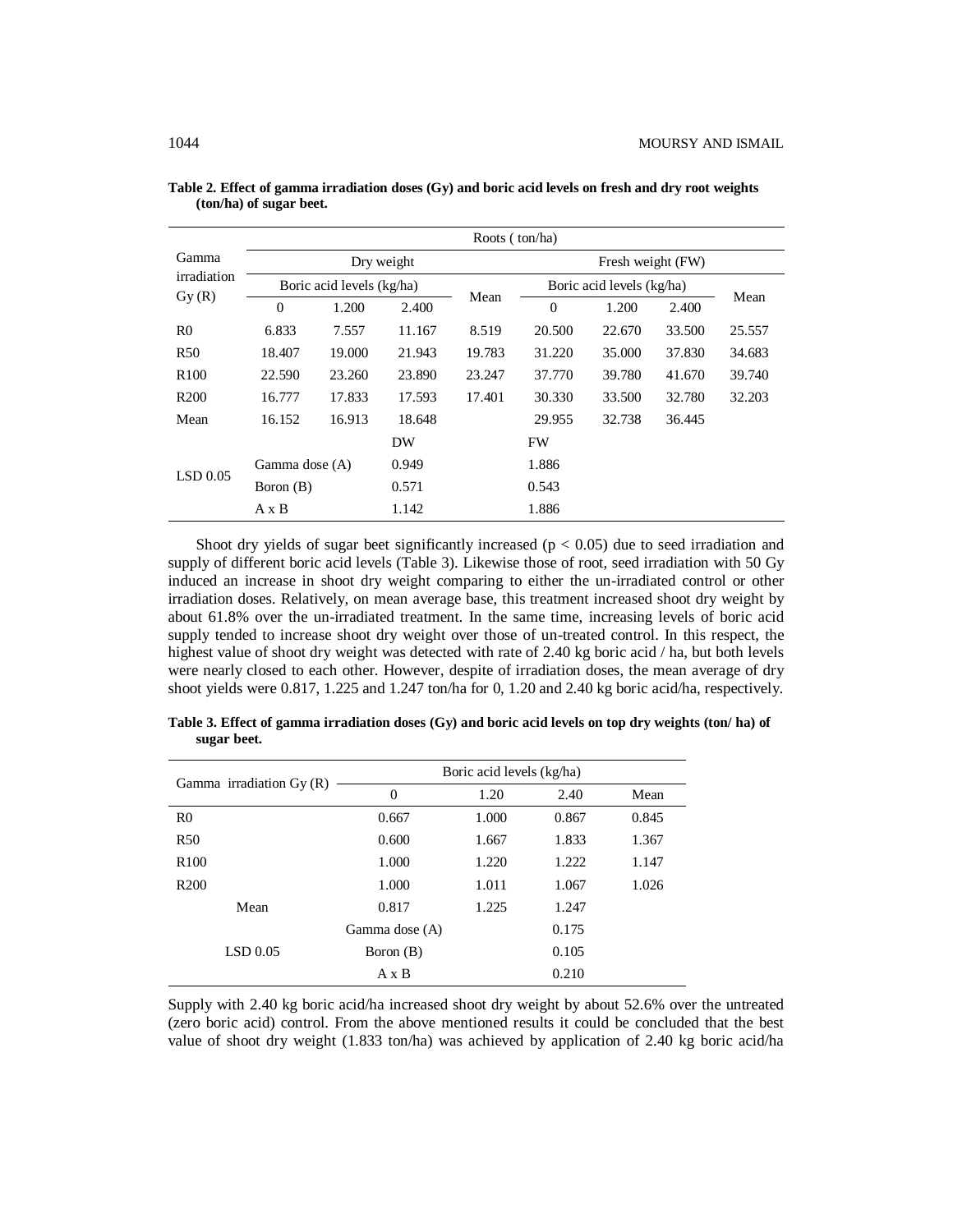combined with 50 Gy irradiation dose which relatively increased by about 174.8% over the untreated control (0.667 ton/ ha). Stimulatory effects of low gamma doses were observed at 150 Gy gamma irradiation, where the best results were obtained for seed germination percentage, and shoot growth initiation percentage, shoot and root lengths (Baek *et al.* 2005, Kim *et al.* 2005). Effect of boron supply was clarified by Abdel-Nasser and Ben Abdalla (2019) who found that all boron rates gave a significant increase in the shoot and root yields of sugar beet compared to the untreated plants. In this regard, application of 4.0 kg boric acid /fed was the best for achieving maximum fresh shoot and root yields compared to other boron treatments. Brown and Hu (1996) attributed the positive effect of boron to its role in cell elongation and turgidity where, in case of boron deficiency, plant leaves reported to be smaller, stiff and thick.

 Non-irradiated (R0) plants reflected gradual increase in NPK uptake by roots due to raising the levels of boron supply (Table 4). Slight increases in NPK accumulation in roots occurred due to increase of boric acid levels when plants exposed to 50 Gy irradiation dose. In other turn, values of NPK as affected by B levels were nearly closed to each other. Similar trend, but to somewhat higher extent, was noticed with 100 Gy irradiation dose. Increasing irradiation dose up to 200 Gy inhibited the uptake of NPK by roots comparing to 100 and 50 Gy doses but still higher than those of the non-irradiated treatment. Comparison between irradiation treatments indicated the superiority of 100 Gy dose over 50 and 200 Gy. Difference between the effects of 50 and 100 Gy doses, in general, was not clear so much, therefore 50 Gy dose was recommended on the basis of economical view point (cost of gamma dose). The best treatment induced the reasonable amount of NPK in roots was the application of 2.40 kg boric acid / ha to plants exposed to 50 Gy irradiation dose. The high rate of boric acid enhanced vegetative growth and consequently absorption of other nutrients to meet the growth and production demand. According to, Mehran and Samad (2013) the contents of N and K in the roots of sugar beet significantly increased.

| Gamma            |              |                | N, P and K $(kg/ha)$ in Dry Roots |       | Mean of gamma<br>irradiation |       |       |       |       |          |       |       |
|------------------|--------------|----------------|-----------------------------------|-------|------------------------------|-------|-------|-------|-------|----------|-------|-------|
| irradiation      |              |                |                                   |       |                              |       |       |       |       |          |       |       |
| Gy(R)            |              | $\overline{0}$ |                                   | 1.20  |                              |       | 2.40  |       |       | $\theta$ | 1.20  | 2.40  |
|                  | N            | P              | K                                 | N     | P                            | K     | N     | P     | K     | N        | P     | K     |
| R <sub>0</sub>   | 63.5         | 50.9           | 71.5                              | 67.0  | 53.5                         | 81.8  | 92.5  | 65.7  | 90.7  | 74.3     | 56.7  | 81.3  |
| <b>R50</b>       | 100.1        | 88.8           | 108.6                             | 103.2 | 94.7                         | 110.8 | 109.0 | 100.7 | 112.3 | 104.1    | 94.7  | 110.6 |
| R <sub>100</sub> | 109.5        | 103.6          | 109.8                             | 114.0 | 104.2                        | 114.3 | 115.4 | 106.5 | 106.5 | 113.0    | 104.8 | 110.2 |
| R <sub>200</sub> | 88.1         | 78.2           | 85.5                              | 94.3  | 80.0                         | 92.3  | 95.4  | 84.5  | 96.8  | 92.6     | 80.9  | 91.5  |
| Mean             | 90.3         | 80.4           | 93.9                              | 94.6  | 83.1                         | 99.8  | 103.1 | 89.4  | 101.7 |          |       |       |
|                  |              |                |                                   | N     |                              | P     | K     |       |       |          |       |       |
| LSD 0.05         |              | Gamma Rays (A) |                                   |       | 2.010                        |       |       | 2.905 |       |          |       |       |
|                  |              | Boron (B)      |                                   |       | 1.498                        |       | 3.456 |       |       |          |       |       |
|                  | $A \times B$ |                |                                   | 2.998 |                              | 2.515 | 6.911 |       |       |          |       |       |

**Table 4. Effect of gamma irradiation doses (Gy) and boric acid levels on N, P and K in dry roots (kg/ ha) of sugar beet.**

In comparison to boric acid, Qotob (2019) indicated that nano boron (B-NPs) had positive effect on all biological parameters and attributed this to sugar transport, cell membrane synthesis, nitrogen fixation, respiration, carbohydrate metabolisms, root growth, functional characteristics and development.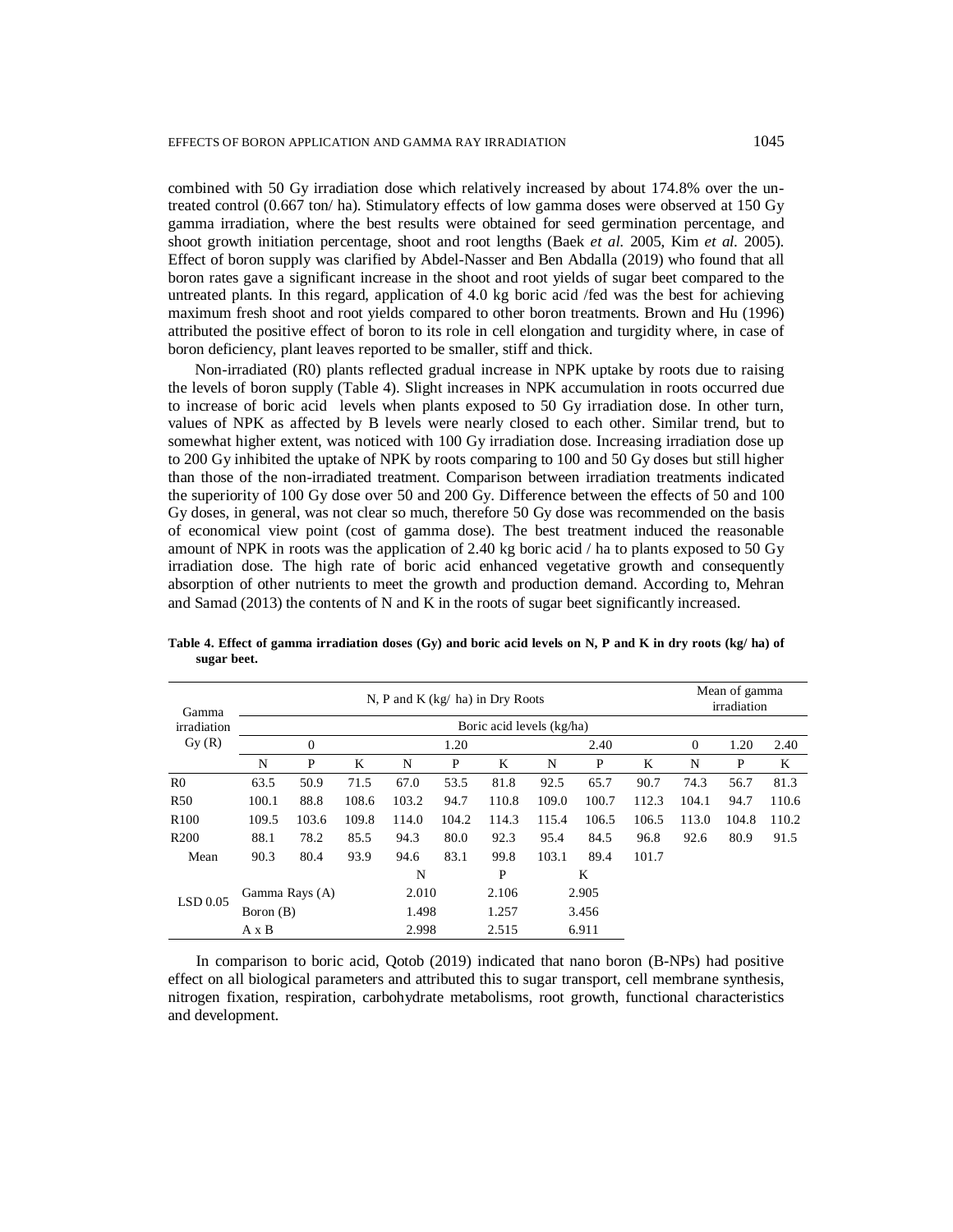Macronutrients uptake by the non-irradiated plants (R0) were not severely affected by sole application rates of boron (Table 5). Plants untreated with boron reflected an increase in N and K uptake by shoots with increasing gamma ray dose while P did not significantly vary. In this case, the best values of N and K uptake were achieved with exposure to 100 Gy dose followed by those of 200 Gy dose. Similar trends, but to somewhat higher extent, were noticed with interaction between boron levels and gamma ray doses. Generally, the highest values of N, P and K uptake by shoots were detected in plants irradiated with 100 Gy and treated with 2.400 kg boric acid / ha, which relatively increased by about 14.8, 22.5 and 16.3% for N, and K, respectively over the untreated control (zero boron). Concerning the effect of irradiation, these relative increases were 45.7, 30.5 and 43.8%, respectively, for the same sequence over the non-irradiated plants (R0). Phosphorus concentration in grains of wheat plants increased significantly in response to combined application of increasing P and boron levels. Phosphorus uptake by grain, straw and total (grain + straw) increased significantly with the additional inputs of P and boron fertilizers (Irfan *et al.* 2019).

**Table 5. Effect of gamma irradiation doses (Gy) and boric acid levels on N, P, K in dry shoots (kg/ ha) of sugar beet.**

| Gamma<br>irradiation |                |           | Mean of gamma<br>irradiation |       |       |       |       |      |       |              |       |      |
|----------------------|----------------|-----------|------------------------------|-------|-------|-------|-------|------|-------|--------------|-------|------|
|                      |                |           |                              |       |       |       |       |      |       |              |       |      |
| Gy(R)                | $\overline{0}$ |           |                              | 1.20  |       |       | 2.40  |      |       | $\mathbf{0}$ | 1.20  | 2.40 |
|                      | N              | P         | K                            | N     | P     | K     | N     | P    | K     | N            | P     | K    |
| R <sub>0</sub>       | 59.4           | 51.1      | 58.8                         | 59.6  | 51.4  | 65.2  | 50.1  | 49.2 | 60.51 | 56.4         | 50.57 | 61.5 |
| <b>R50</b>           | 50.2           | 46.8      | 57.7                         | 63.9  | 53.9  | 55.9  | 66.6  | 52.9 | 67.8  | 60.2         | 57.8  | 60.5 |
| R <sub>100</sub>     | 63.6           | 52.4      | 74.8                         | 65.9  | 56.9  | 86.6  | 73.0  | 64.2 | 87.0  | 67.5         | 57.8  | 82.8 |
| R <sub>200</sub>     | 59.8           | 49.9      | 63.28                        | 61.0  | 50.7  | 77.2  | 61.6  | 51.8 | 78.6  | 60.8         | 50.8  | 73.0 |
| Mean                 | 58.3           | 50.1      | 63.6                         | 62.6  | 52.7  | 71.2  | 62.8  | 54.3 | 73.5  |              |       |      |
|                      |                |           |                              | N     |       | P     | K     |      |       |              |       |      |
| LSD 0.05             | Gamma Rays (A) |           |                              | 1.839 |       | 2.922 | 4.260 |      |       |              |       |      |
|                      |                | Boron (B) |                              |       | 1.507 |       | 1.842 |      |       |              |       |      |
|                      | $A \times B$   |           |                              | 3.015 |       | 4.498 | 3.248 |      |       |              |       |      |

Total soluble solids percentage (TSS %) and sucrose percentage (sucrose %), of sugar beet were significantly affected by the application of different rates of boric acid as well as gamma ray doses and their interaction up to rate of (2.40 ton/ ha boric acid and 200 Gy) (Table 6). Despite of irradiation doses, the mean average of TSS % (17.8%) and sucrose % (15.4%) were the highest when sugar beet plants were treated with boric acid at rate 2.40 kg /ha. On the other hand, the lowest values of TSS (15.2%) and sucrose (13.3%) as mean average were recorded with untreated control. The mean average of TSS% and sucrose % as affected by gamma dose, despite of boron treatments, tended to increase with increasing gamma dose. In this respect, the highest mean values were detected with plants exposed to 100 Gy gamma ray where as it was 19.4% and 15.2% for TSS and sucrose, respectively. Concerning the interaction effect, the highest values of TSS  $(22.0\%)$  and sucrose  $(15.8\%)$  were recorded in the plot which received 2.40 kg boric acid /ha + 100 Gy gamma rays. On line, El-Geddawy and Makhlouf (2015) found that increasing boron foliar application attained a significant response in the values of root fresh weight of sugar beet.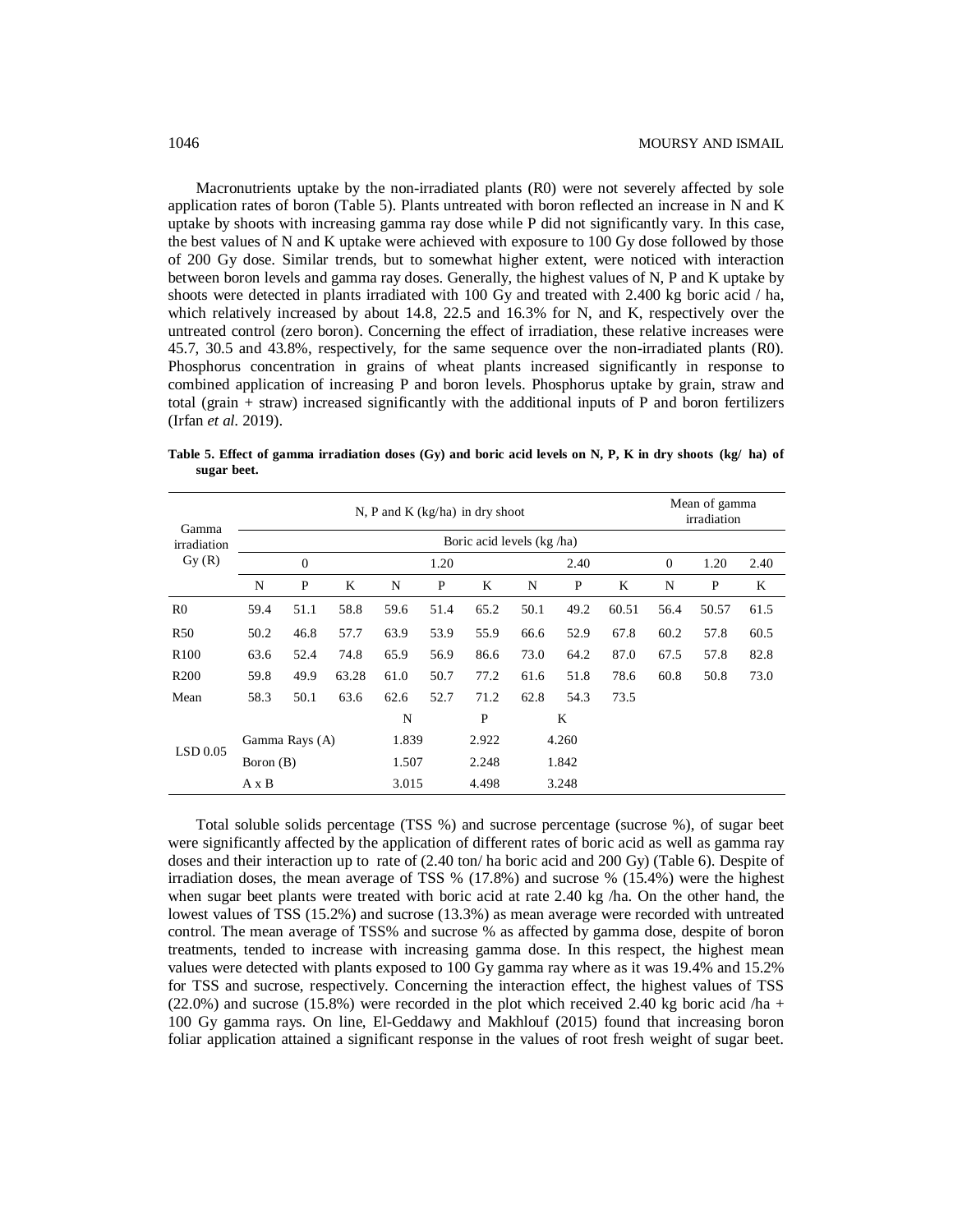They also reported that this observation is due to the important role of boron in dry matter translocation and accumulation which in turn was reflected on the final root fresh weight. They also investigated the effect of boron fertilizer levels on sucrose percentage in sugar beet roots and found that there was significant increase in the values of sucrose % due to the increase in applied doses of boron fertilizer. Similarly, Abd El-Hady (2017) indicated that different forms of boron added at high levels resulted in the highest sugar yield (6.00 ton/fad), sucrose percentage (18.86%) and extractable sugar percentage (17.33%) which was recorded with Borfam (high level) treatment followed by Borfam (low level) treatment, comparing to boric acid and borax forms, while the lowest values were recorded with control treatment (without boron application). Allen and Pilbeam (2007) emphasized that sugar beet crop has high requirements for boron when adequate boron nutrition is critical for high yield and quality of crops. They also reported that boron increases the rate of transport of sugars from source to sink. Wang *et al.* (2015) reported that potassium (K) is an essential nutrient required in higher amounts for plant metabolism especially for photosynthesis and assimilates transport. Similarly, Qotob *et al.* (2019) found that nano boron source (B-NPs) was more effective than boric acid for sucrose, purity,  $α$ - amino nitrogen and total soluble solids.

|                               | TSS and Sucrose in roots of sugar beet (%) |                 |                    |                 |                    |                 |                    |                 |  |  |  |  |  |
|-------------------------------|--------------------------------------------|-----------------|--------------------|-----------------|--------------------|-----------------|--------------------|-----------------|--|--|--|--|--|
| Gamma<br>irradiation<br>Gy(R) | Boric acid levels (kg/ha)                  |                 |                    |                 |                    |                 |                    |                 |  |  |  |  |  |
|                               |                                            | $\mathbf{0}$    |                    | 1.20            |                    | 2.40            | Mean               |                 |  |  |  |  |  |
|                               | TSS<br>(% )                                | Sucrose<br>(% ) | <b>TSS</b><br>(% ) | Sucrose<br>(% ) | <b>TSS</b><br>(% ) | Sucrose<br>(% ) | <b>TSS</b><br>(% ) | Sucrose<br>(% ) |  |  |  |  |  |
| R <sub>0</sub>                | 14.6                                       | 12.4            | 15.4               | 14.6            | 16.0               | 14.8            | 15.3               | 13.9            |  |  |  |  |  |
| R <sub>50</sub>               | 15.0                                       | 13.8            | 16.0               | 15.0            | 16.6               | 15.4            | 15.9               | 14.7            |  |  |  |  |  |
| R <sub>100</sub>              | 15.6                                       | 13.9            | 20.6               | 15.8            | 22.0               | 16.0            | 19.4               | 15.2            |  |  |  |  |  |
| R <sub>200</sub>              | 15.4                                       | 13.2            | 16.2               | 14.9            | 16.4               | 15.3            | 16.0               | 14.5            |  |  |  |  |  |
| Mean                          | 15.2                                       | 13.3            | 17.1               | 15.1            | 17.8               | 15.4            |                    |                 |  |  |  |  |  |
|                               |                                            |                 |                    | TSS%            |                    | Sucrose%        |                    |                 |  |  |  |  |  |
| $LSD$ 0.05                    | Gamma Rays (A)                             |                 |                    | 2.759           |                    | 1.890           |                    |                 |  |  |  |  |  |
|                               | Boron (B)                                  |                 |                    | 1.155           |                    |                 | 1.410              |                 |  |  |  |  |  |
|                               | $A \times B$                               |                 |                    | 2.311           |                    |                 | 2.810              |                 |  |  |  |  |  |

**Table 6. Effect of gamma irradiation doses (Gy) and boric acid levels on percentages of TSS a nd Sucrose in root of sugar beet.**

 Based on the findings, it may be concluded that the application of boric acid as boron fertilizer source and exposure of sugar beet seeds to different gamma ray doses before sowing increases the quantity and quality of sugar beet grown on sandy soil. The root and sugar yields are among the most important in sugar beet production parameters. Under condition of low fertile sandy soil, the highest root and sugar yield were achieved by high rate of boric acid combined with 100 Gy gamma dose. It means that this dose of gamma ray have a synergistic effect on growth and yield of sugar beet roots. Similarly, addition of boric acid either solely or in combination with gamma doses resulted in the highest values of 17.8, 17.1, 15.2% for TSS and 15.4, 15.1, 13.3% for sucrose as affected by supply of boric acid at 2.40, 1.20 kg/ ha and the untreated control, respectively.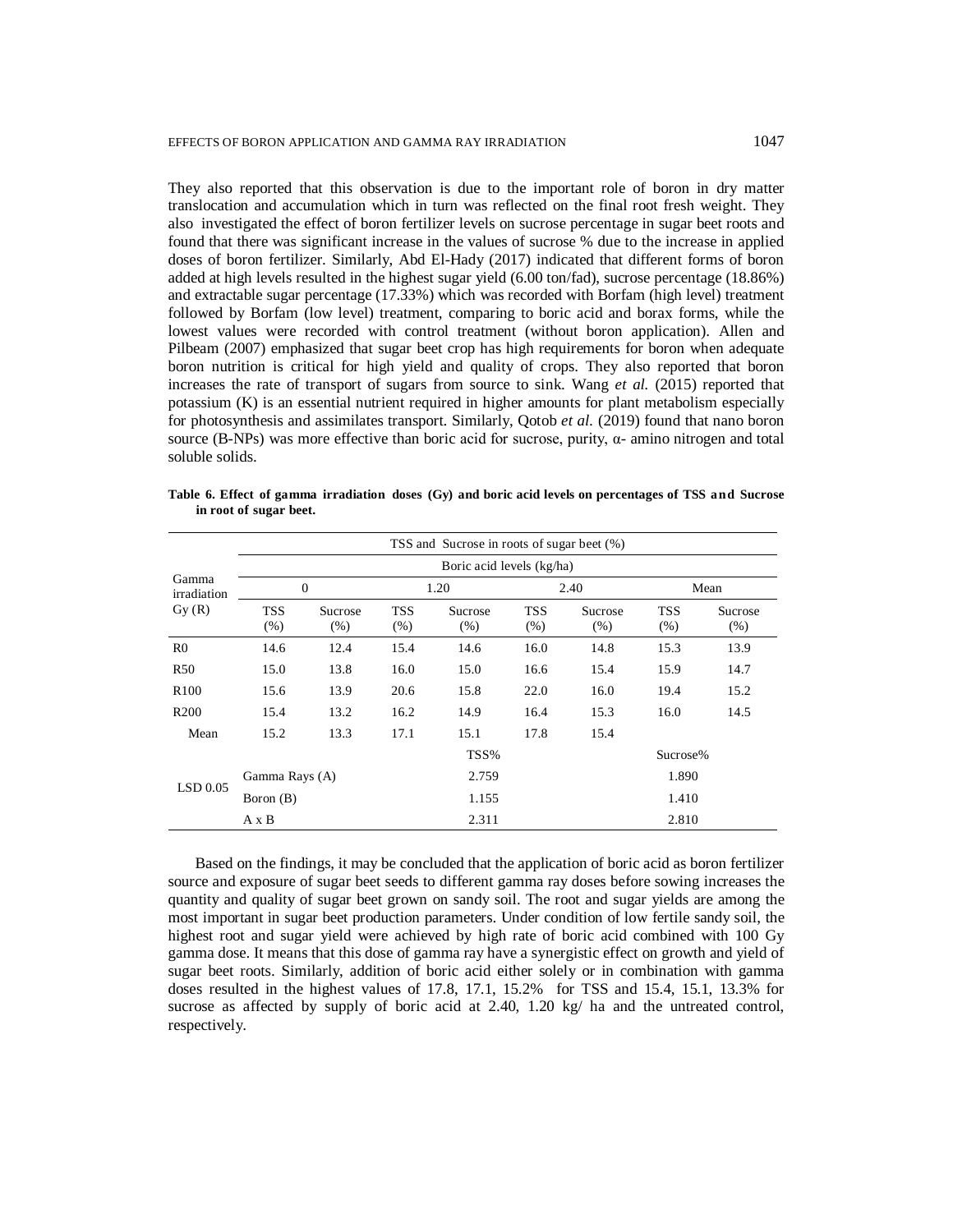# **References**

- Abd El-Hady MA 2017. Response of sugar beet growth, productivity and quality to foliar application of different forms of boron microelement and number of sprays under new reclaimed soil conditions Egypt. J. Agron. **39**(3): 401-410 .
- Abdel-Nasser G and Ben Abdalla, Kh T 2019. Boron soil application and deficit irrigation in relation to sugar beet production under drip irrigation system. Int. Res. J. Applied Sci. **1**(1): 17-29.
- Abdul Majeed, Asif Ur Rehman Khan, Habib Ahmad, Zahir Muhammad 2010. Gamma irradiation effect on some growth parameters of *Lepidium sativum* L. ARPN, J. Agric. Biol. Sci. **5**(1): 39-42.
- Abid K Zafar H Asad Ali K Junaid A Md Waseem A Haq N Farhan A and Kaleem A 2019. Effect of foliar application of zinc and boron on growth and yield components of wheat. Agri Res & Tech: Open Access J. **21**(1): 556148. DOI: 10.19080/ARTOAJ.2019.21.556148
- Abido WAE 2012. Sugar beet productivity as affected by foliar spraying with methanol and boron. Intern. J. Agric. Sci. **4**(7): 287-292.
- Abu, J.O., K.G. Duodu and A. Minnaar, 2006. Effect of γ-irradiation on some physicochemical and thermal properties of cowpea (Vigna unguiculata L. Walp) starch. Food Chemistry. **95**(3): 386-393.
- Allen V B. and Pilbeam, DJ (Ed) 2007. "Handbook of Plant Nutrition" (Books in Soils, Plants and the Environment). Boron by Umesh C. Gupta. pp. 241-278.
- Baek MH, Kim JH, Chung BY, Kim JS and Lee IS 2005. Alleviation of salt stress by low dose g-irradiation in rice. Biol. Plant. **49** (2): 273e276.
- Bennett WF 1993. Plant nutrient utilization and diagnostic plant symptoms. In: Benett WF (Ed.), Nutrient Deficiencies and Toxicities in Crop Plants, APS Press. St. Paul, M.H. p. 1-7.
- Brown PH and H Hu 1996. Phloem mobility of boron is species dependent: Evidence for phloem mobility in sorhitolrich species. Ann. Bot. **77**: 497-505.
- Cottenie A M Verloo G. Velghe and R Cameriynck 1982. Chemical analysis of Plant and Soil Laboratory of Analytical and Agrochemistry, State Univ., Ghent, Belgium. 63p.
- El-Geddawy Dalia IH and Makhlouf BSI 2015. Effect of hill spacing and nitrogen and boron fertilization levels on yield and quality attributes in sugar beet. Minufia J. Agric. Res. **4**(1): 959-980.
- Estefan, G., R. Sommer and J. Ryan. 2013. Methods of soil,plant and water analysis: A anual for the West Asia andNorth Africa Region. 3rd ed. ICARDA, Beirut, Lebanon.
- Gobarah Mirvate E and Mekki BB 2005. Influence of boron application on yield and juice quality of some sugar beet cultivars grown under saline soil conditions. J. Appl. Sci. Res. **1**(5): 373-379.
- Hozayn M 2013. screening of some exotic sugar beet cultivars grown under newly reclaimed sandy soil for yield and sugar quality traits. J. Appl. Sci. Res., **9**(3): 2213-2222.
- Irfan M, Abbas M, Shah JA, Depar N, Memon MY and Sial NA 2019 . Interactive effect of phosphorus and boron on plant growth, nutrient accumulation and grain yield of wheat grown on calcareous soil. Eurasian J Soil Sci. 8(1): 17-26.
- Kim JH, Baek MH, Chung BY, Wi SG and Kim JS 2004. Alterations in the photosynthetic pigments and antioxidant machineries of red pepper (*Capsicum annuum* L.) seedlings from gamma-irradiated seeds. J. Plant Biol. **47**: 314e321.
- Kim JH Chung BY Kim J S Wi SG 2005. Effects of in Planta gamma-irradiation on growth, photosynthesis, and antioxidative capacity of red pepper (*Capsicum annuum* L.) plants. J. Plant Biol. **48:** 47-56.
- Kumari R and Singh Y 1996. Effect of gamma rays and EMS on seed germination and plant survival of *Pisum sativum* L. and *Lens culinaris* Medic. Neo Bot. **4:** 25-29.
- Le-Docte A 1927. Commercial determination of sugar beet in the beet roots using Sachs Le-Docte process. Intern. Sugar J. **29**: 488-492.
- Makhlouf BSI and Khalil SR 2017. Improvement of yield and quality of sugar beet sown at two dates by methanol and boron application. Minufia J.Plant Prod. **2:** 305-324.
- Mehran S and S Samad 2013 . Study of potassium and nitrogen fertilizer levels on the yield of sugar beet in jolge cultivar. J. Novel Appl. Sci, **2-4**: 94-100.